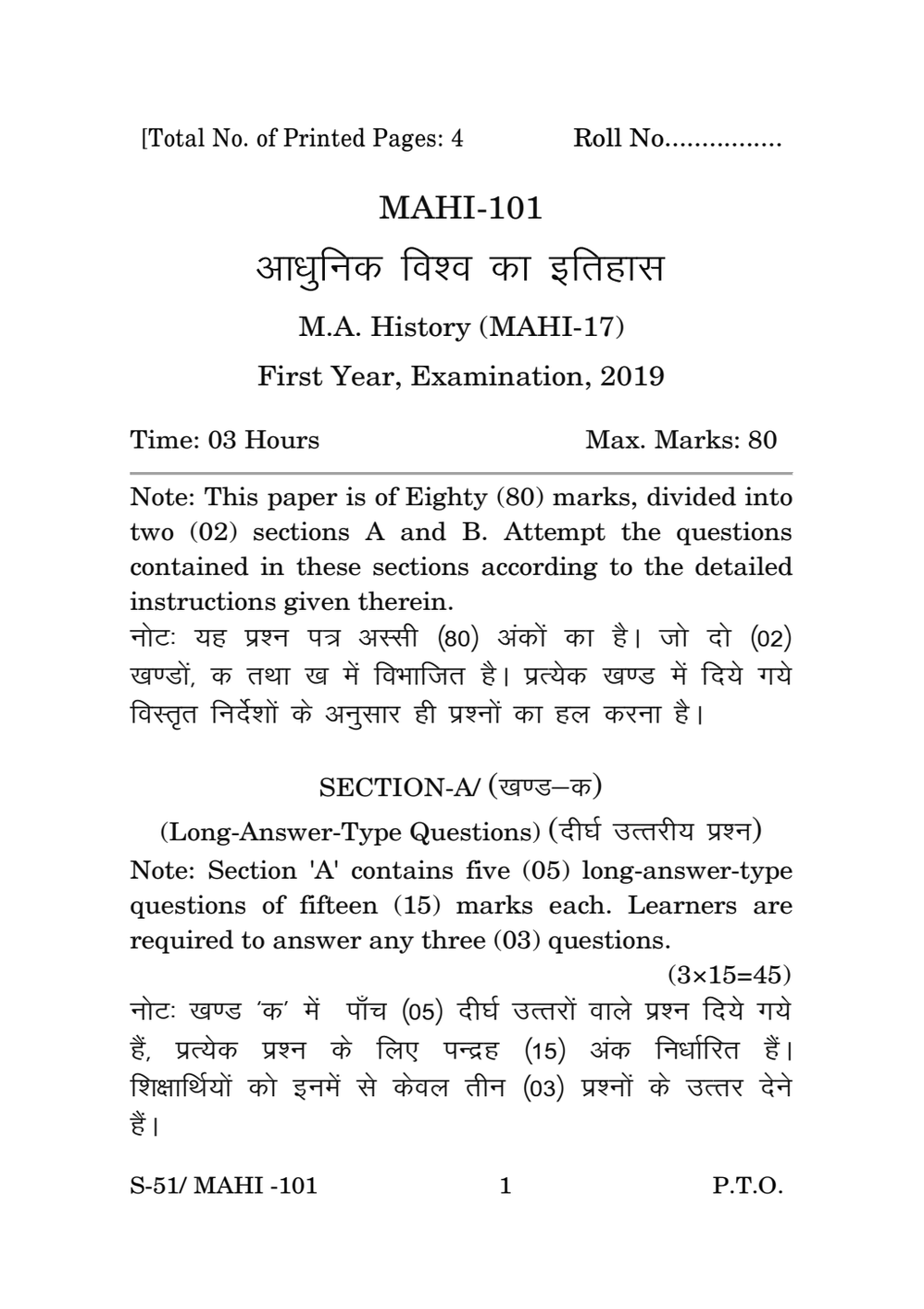1. Discuss the expansion of British Colonial Empire.

ब्रिटिश औपनिवेशिक साम्राज्य के विस्तार की चर्चा कीजिए।

2. Critically examine the role of Martin Luther in the reformation.

धर्म–सुधार में मार्टिन लुथर की भूमिका का आंकलन कीजिए।

- 3. What were the factors that led to the rise of Despotic Nation States in Europe? युरोप में निरंकुश राष्ट्रीय राज्यों के उदय के क्या कारण थे?
- 4. Write an essay on the Bolshevik Revolution. बोल्शेविक कान्ति पर निबन्ध लिखिए।
- 5. Write an essay on the Economic Depression. आर्थिक मन्दी पर निबन्ध लिखिए।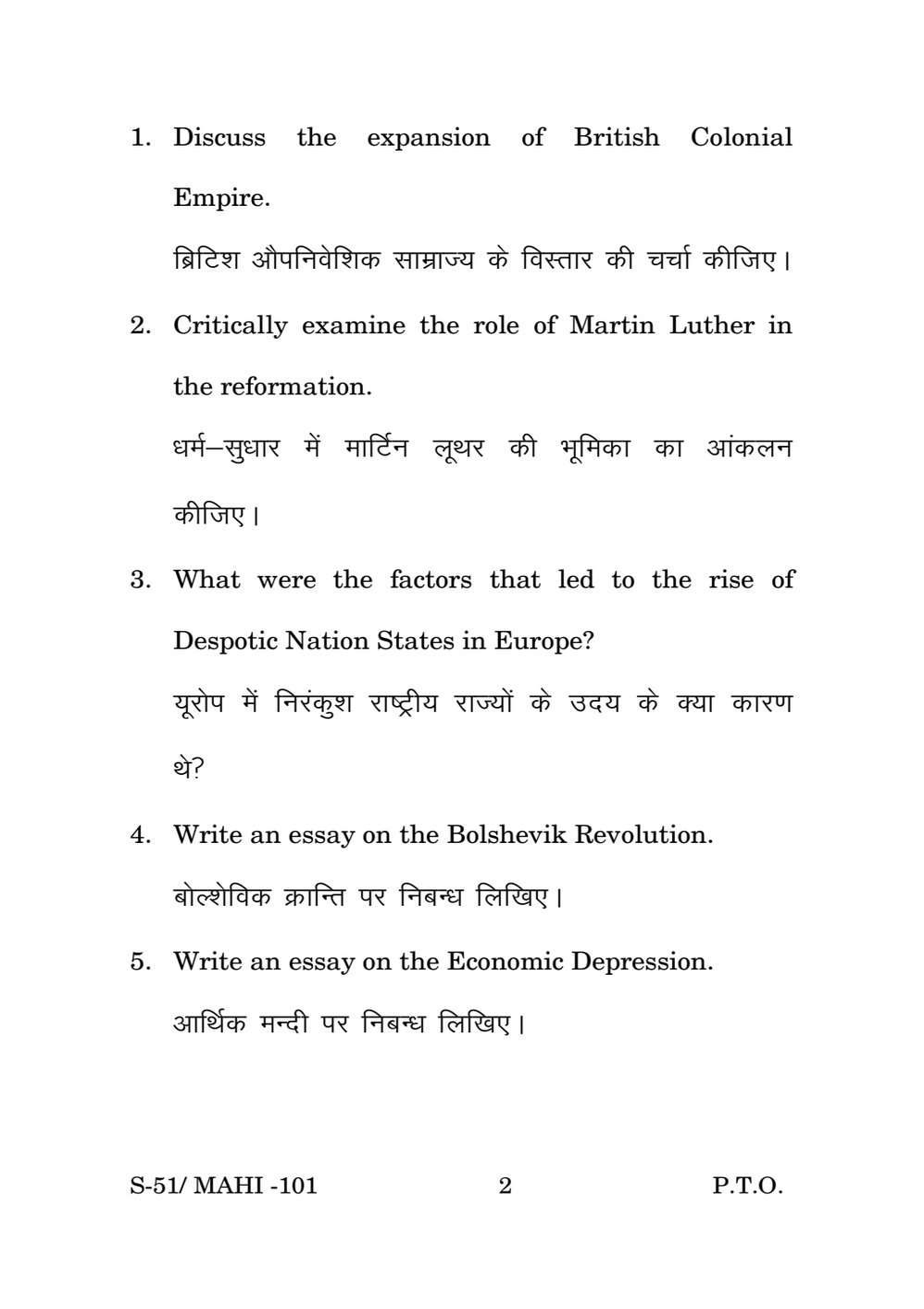Section-B / (खण्ड-ख) (Short Answer Type Questions) (लघ उत्तरों वाले प्रश्न)

Note: Section 'B' contains eight (08) short-answer type questions of seven (07) marks each. Learners are required to answer any five (05) questions only.  $5 \times 7 = 35$ 

नोटः खण्ड 'ख' में आठ (08) लघु उत्तरों वाले प्रश्न दिए गये हैं, प्रत्येक प्रश्न के लिए सात (07) अंक निर्धारित हैं। शिक्षार्थियों को इनमें से केवल पाँच (05) प्रश्नों के उत्तर देने हैं।

Briefly discuss the following :

निम्नलिखित पर संक्षेप में चर्चा कीजिए:

- 1. Cristopher Columbus. क्रिस्टोफर कोलम्बस
- 2. Michel Angelo. माइकल एन्जेलो
- 3. Cromwell. क्रॉमवेल